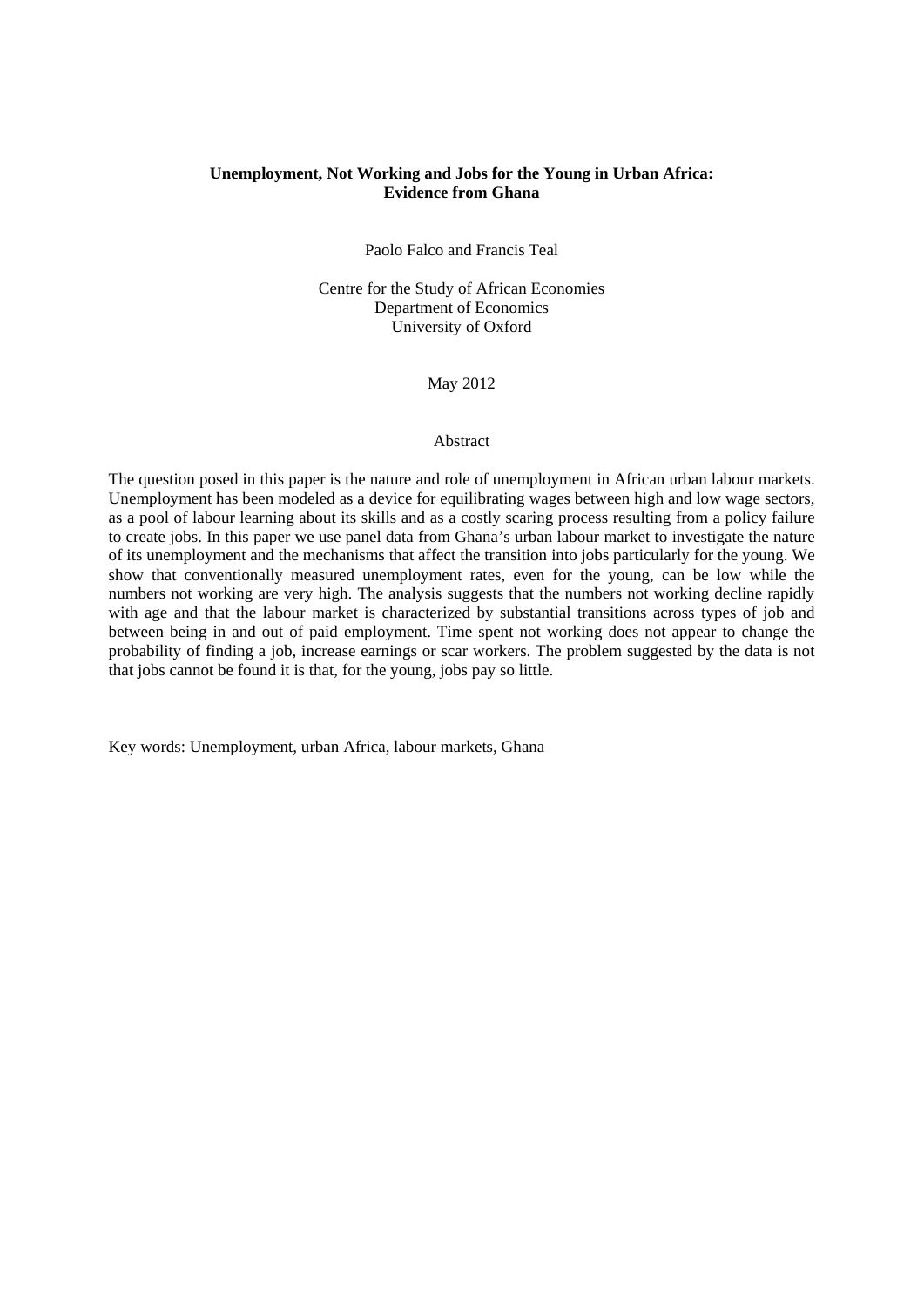### **1. Introduction**

Creating jobs for urban youth is probably the most politically sensitive issue in Africa today. The very high proportion of the young in their labour force points to the need to find them employment if social unrest is to be mitigated. Indeed that "there are no jobs" is probably the most potent and widespread sentiment among young adults in Africa. Three broad hypotheses have been advanced as to the nature of unemployment which we will examine in this paper in the context of Ghana's urban labour market.

The first is that markets are segmented and unemployment acts as a mechanism to equate expected wages across different sectors. This model originally due to Harris and Todaro (1970) of rural urban differences was adapted by Fields (1975) to include a low paid urban sector. The interpretation of unemployment as a queue for higher paying jobs can be found in numerous papers which include Myrdal 1968; Serneels, 2007; Dickens and Lang, 1996; Glewwe, 1989; Rama, 1999 and Tenjo, 1990. The second hypothesis draws from models of human capital formation, Becker (1964), and job search (see Mortensen (2005) for a review), to argue that the urban "unemployed" can be viewed as learning about the application of their skills to urban job opportunities. In such a model migration is not limited by the effects of unemployment on expected wages but by the differing times it takes heterogeneous individuals to learn about and respond to their differing abilities in urban markets, Lucas (2004). The third hypothesis, mainly considered in the context of developed economies, is that extended periods of unemployment, resulting from insufficient demand, may scar workers and hinders their access to desirable jobs later in their career (Arulampalam, 2001; Narendranathan and Elias, 1993, Stewart, 2000, Boheim and Taylor, 2000). It is this third hypothesis that underlies the argument, for example of the ILO, that high levels of youth unemployment imply the need for urgent job creation.

In this paper we use panel data drawn from urban Ghana over the period 2004 to 2010 to assess the nature of the unemployment that characterises its youth labour market. We will document the extent of and nature of unemployment and investigate the employment transitions of the young and their income and job outcomes. The first hypothesis hinges on the extent of income differences across sectors which have been investigated for an earlier version of this data in Falco et al (2011). They find that there are substantial income differences across sectors even with a full set of controls for both observable and unobservable dimensions of human capital. If that is correct then it implies the possibility that there is indeed queuing for the higher paying jobs. The data in Falco et al (2011) also confirms the importance of individual heterogeneity across workers with similar observable characteristics thus leaving open the possibility that the second hypothesis of learning about skills is consistent with the data. One of the extensions we make in this paper is that we explicitly allow for the possible role of lack of employment in "scarring" workers. In other words is it true in this particular labour market that ILO concerns that the young are disadvantaged by unemployment is reflected in their lower employment and earnings outcomes.

The paper is organized as follows. In the next section we document the nature and extent of unemployment in Ghana in the recent past. In section 3 we set out the panel data that we will use in this paper. Transitions into work and the duration of unemployment are examined in section 4. Whether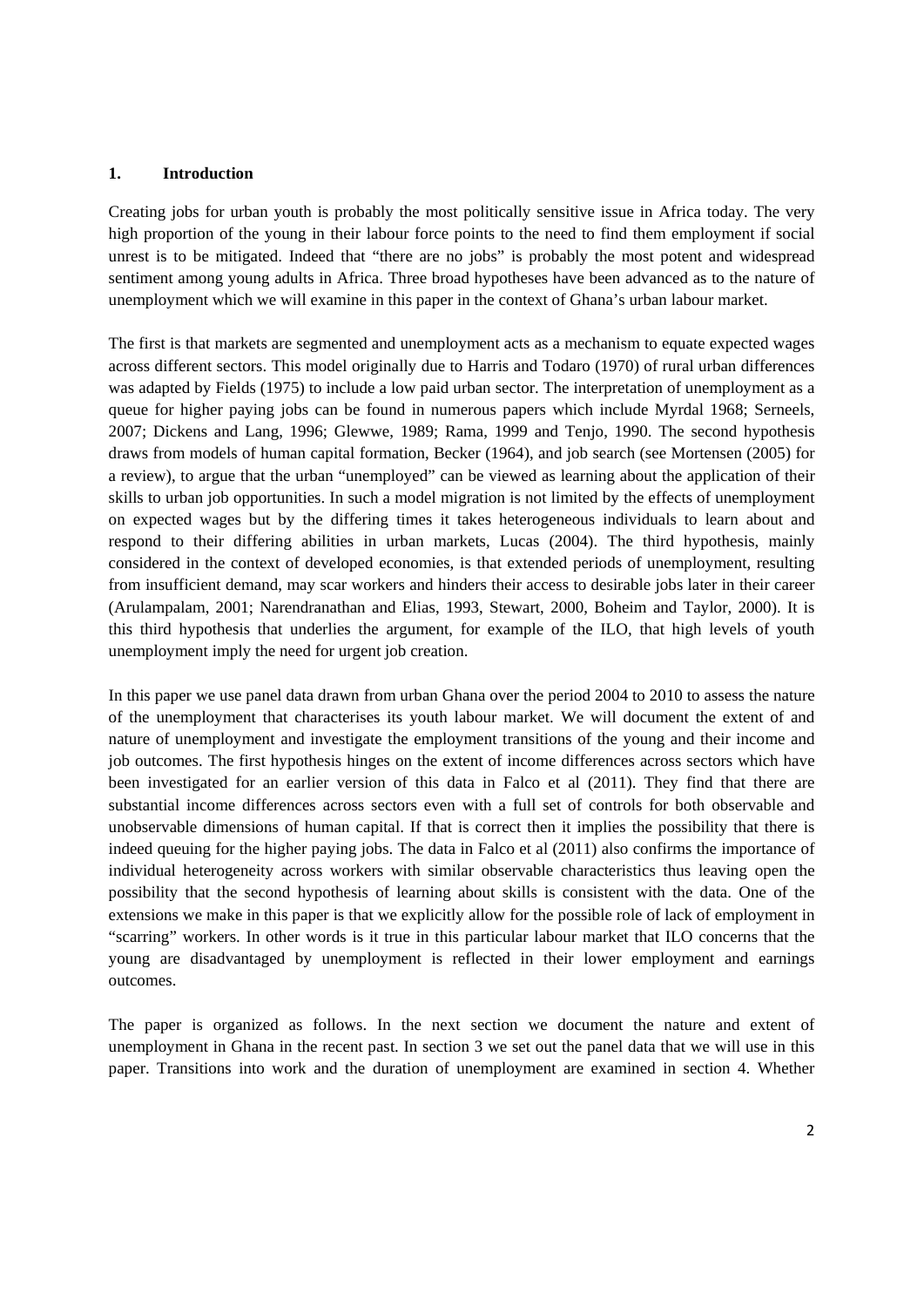waiting increases your chances of a job or your earnings are assessed in sections 5 and 6. A final section concludes.

### **2. Measuring Unemployment**

The rather striking fact about unemployment in Ghana, as measured by the data from the Household surveys, is that it is very low. Table 1 provides a breakdown of the data for the most recent three waves of the GLSS data. As a proportion of the population aged 15 to 64 unemployment as conventionally measured has ranged from 2.5 to 3.5 per cent of the population. For 2005/06 unemployment is less than 5 per cent of the labour force.

|                                | 1991/92            |           | 1998/99            |            | 2005/06            |            |
|--------------------------------|--------------------|-----------|--------------------|------------|--------------------|------------|
|                                | Percentages No. of | workers   | Percentages No. of | workers    | Percentages No. of | workers    |
| Private Wage in small firm     | 2.7                | 224,903   | 3.4                | 352,401    | 6.7                | 886,391    |
| Private Wage in medium firm    | 1.1                | 96,751    | 1.7                | 175,675    | 1.9                | 254,128    |
| Private Wage in large firm     | 0.3                | 28,007    | 0.7                | 68,376     | 0.3                | 38,995     |
| Civil servant                  | 6.1                | 521,097   | 4.5                | 475,479    | 4.3                | 566,306    |
| State firm                     | 0.9                | 78,080    | 0.7                | 70,480     | 0.2                | 23,409     |
| Other wage job                 | 0.3                | 26,309    | 0.3                | 29,454     | 0.1                | 9,597      |
| Wage in Agriculture            | 1.1                | 92,507    | 1.3                | 131,493    | 0.3                | 33,347     |
| Self-employment no employees   | 23.2               | 1,968,964 | 24.1               | 2,532,030  | 16.6               | 2,204,060  |
| Self-employment with employees |                    |           | 0.7                | 73,636     | 2.0                | 259,764    |
| Farmer                         | 41.7               | 3,537,346 | 35.1               | 3,689,169  | 37.3               | 4,951,174  |
| Family                         | 1.2                | 104,389   | 3.4                | 355,557    | 3.4                | 448,993    |
| Unemployed                     | 2.5                | 209,627   | 3.2                | 334,518    | 3.5                | 458,379    |
| Apprentices                    | 5.3                | 445,563   | 5.3                | 560,686    | 5.5                | 728,470    |
| Out of the labour force (a)    | 6.0                | 505,820   | 5.6                | 585,933    | 5.7                | 760,394    |
| <b>Students</b>                | 7.6                | 645,854   | 10.3               | 1,085,607  | 12.4               | 1,645,095  |
| Total                          | 100                | 8,486,914 | 100                | 10,519,443 | 100                | 13,268,502 |

### **Table 1 Occupational Breakdown for Population aged 15 to 64**

(a) Out of the Labour Force excludes Students

A small firm is defined as one employing less that 11, a medium size is defined as one employing from 11 to 99 and a large firm as one employing 100 or more. Other wage jobs are a residual category.

Source: GSS, GLSS surveys (see Appendix 1 for Population numbers used to input the number of employees).

The panel data that we will be presenting in the next section is drawn from urban areas over the period from 2004 to 2010. We wish to focus on young adults in particular so to put this data in context Table 2 presents a breakdown similar to Table 1 but confined to the population aged 15 to 25 broken down by gender. While conventionally measured unemployment rates are higher for these young adults they still seem low ranging from 5.9 per cent for women in 1998/99 to 4.3 per cent for men in 2005/06. As a proportion of the labour force the rates are higher  $-9.3$  per cent for women and 8.1 for men in 2005/06  $$ but are below 10 per cent.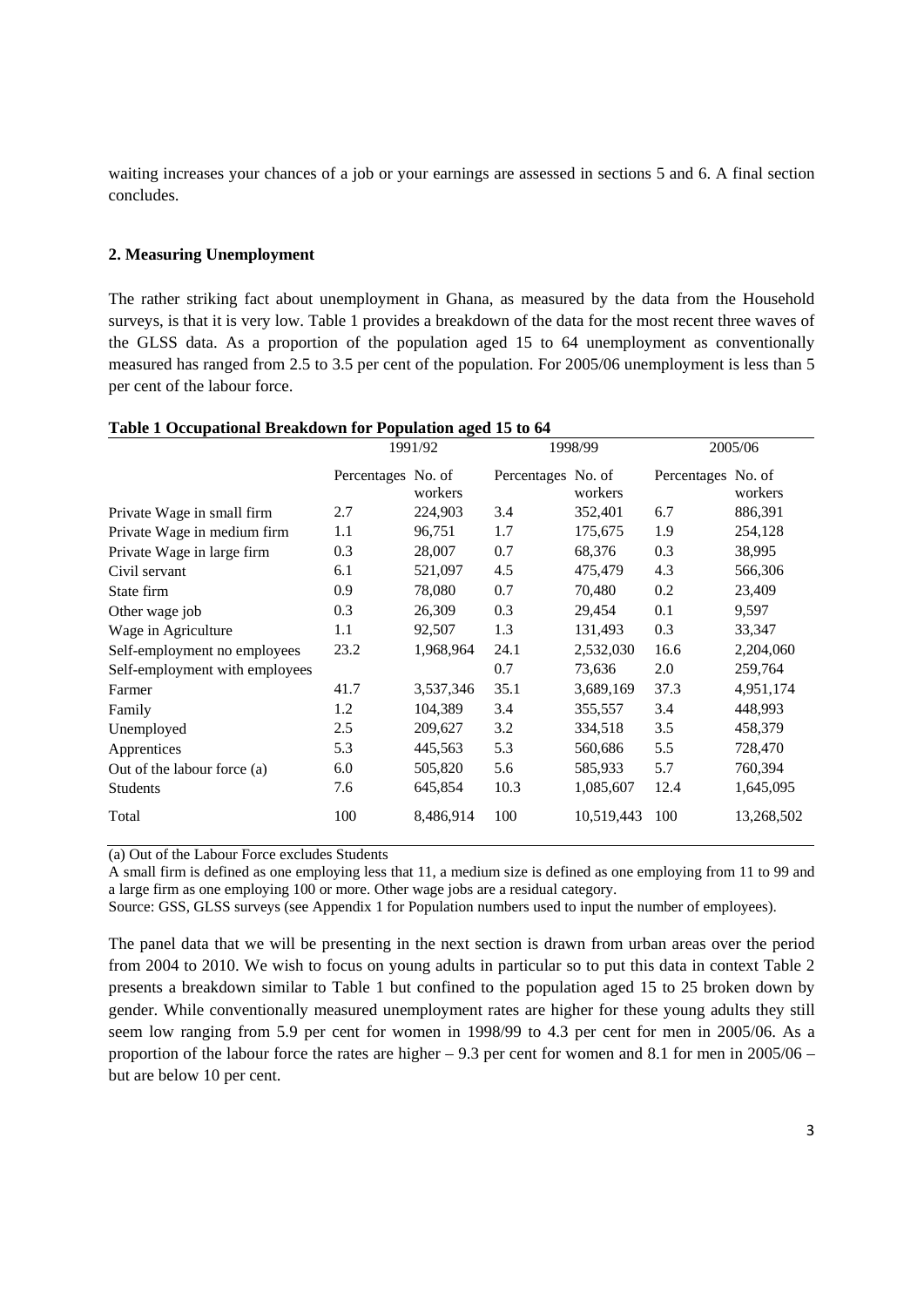|                                | 1991/92<br>1998/99  |                | 2005/06             |                  |                     |                  |
|--------------------------------|---------------------|----------------|---------------------|------------------|---------------------|------------------|
|                                | Percentages Numbers |                | Percentages Numbers |                  | Percentages Numbers |                  |
| <b>Female</b>                  |                     |                |                     |                  |                     |                  |
| Private Wage in small firm     | 1.5                 | 20,557         | 3.4                 | 58,353           | 3.7                 | 85,305           |
| Private Wage in medium firm    | 0.2                 | 3,261          | 0.3                 | 5,320            | 0.9                 | 21,969           |
| Private Wage in large firm     | 0.1                 | 1,701          | $\boldsymbol{0}$    | $\boldsymbol{0}$ | 0.1                 | 2,103            |
| Civil servant                  | 0.8                 | 11,484         | $\overline{0}$      | $\boldsymbol{0}$ | 0.5                 | 11,452           |
| State firm                     | 0.0                 | $\mathbf{0}$   | $\overline{0}$      | $\boldsymbol{0}$ | 0.0                 | 701              |
| Other wage job                 | 0.1                 | 851            | $\overline{0}$      | $\boldsymbol{0}$ |                     | $\theta$         |
| Wage in Agriculture            | 0.4                 | 4,962          | 0.4                 | 7,037            | 0.1                 | 1,402            |
| Self-employment no employees   | 18.2                | 257,603        | 12.4                | 212,131          | 8.3                 | 194,683          |
| Self-employment with employees | $\boldsymbol{0}$    | $\overline{0}$ | $\boldsymbol{0}$    | $\overline{0}$   | 0.4                 | 10,050           |
| Farm                           | 35.1                | 497,059        | 21.7                | 372,945          | 19.7                | 461,349          |
| Family                         | 2.8                 | 40,264         | 7.6                 | 130,780          | 7.0                 | 163,599          |
| Unemployed                     | 3.8                 | 54,299         | 5.9                 | 100,745          | 5.2                 | 121,297          |
| Apprentice                     | 9.1                 | 129,156        | 12.6                | 215,563          | 9.9                 | 232,310          |
| Out of the labour force        | 11.4                | 162,048        | 11.1                | 190,849          | 11.8                | 276,716          |
| Student                        | 16.5                | 234,494        | 24.6                | 422,374          | 32.3                | 753,957          |
|                                |                     |                |                     |                  |                     |                  |
| Total                          | 100.0               | 1,417,739      | 100                 | 1,716,268        | 100                 | 2,337,126        |
| <b>Male</b>                    |                     |                |                     |                  |                     |                  |
| Private Wage in small firm     | 1.9                 | 29,777         | 1.5                 | 27,517           | 5.42                | 127,800          |
| Private Wage in medium firm    | 0.6                 | 9,978          | 2.2                 | 40,432           | 0.92                | 21,693           |
| Private Wage in large firm     | 0.2                 | 2,693          | 0.1                 | 1,872            | 0.07                | 1,651            |
| Civil servant                  | 0.9                 | 13,463         | 0.3                 | 5,428            | 0.53                | 12,497           |
| State firm                     | 0.3                 | 4,435          |                     | $\mathbf{0}$     |                     | $\boldsymbol{0}$ |
| Other wage job                 | 0.1                 | 1,742          | 0.1                 | 1,872            |                     | $\overline{0}$   |
| Wage in Agriculture            | 1.6                 | 25,342         | 0.3                 | 5,428            | 0.27                | 6,366            |
| Self-employment no employees   | 5.2                 | 82,202         | 3.0                 | 56,905           | 2.43                | 57,298           |
| Self-employment with employees | $\boldsymbol{0}$    | $\mathbf{0}$   | $\boldsymbol{0}$    | $\overline{0}$   | 0.43                | 10,139           |
| Farm                           | 42.2                | 667,914        | 29.6                | 554,823          | 25.6                | 603,633          |
| Family                         | 2.1                 | 33,419         | 6.6                 | 123,169          | 4.6                 | 108,701          |
| Unemployed                     | 2.5                 | 39,755         | 2.5                 | 45,861           | 4.3                 | 101,156          |
| Apprentice                     | 9.4                 | 148,883        | 10.8                | 201,975          | 8.8                 | 207,970          |
| Out of the labour force        | 7.8                 | 122,749        | 7.8                 | 145,070          | 6.6                 | 155,388          |
| Student                        | 25.4                | 401,667        | 35.3                | 661,332          | 40.0                | 943,884          |
|                                |                     |                |                     |                  |                     |                  |
| Total                          | 100                 | 1,583,861      | 100                 | 1,871,872        | 100                 | 2,357,941        |

**Table 2 Occupational Breakdown for Young People: Population aged 15 to 24 by Gender** 

(a) Out of the Labour Force excludes Students

A small firm is defined as one employing less that 11, a medium size is defined as one employing from 11 to 99 and a large firm as one employing 100 or more. Other wage jobs are a residual category.

Source: GSS, GLSS surveys (see Appendix 1 for Population numbers used to input the number of employees).

How is it possible to reconcile the perception that there are no jobs for the young with these low rates of unemployment? As Haywood and Teal (2010) have argued in the context of the Nigerian labour market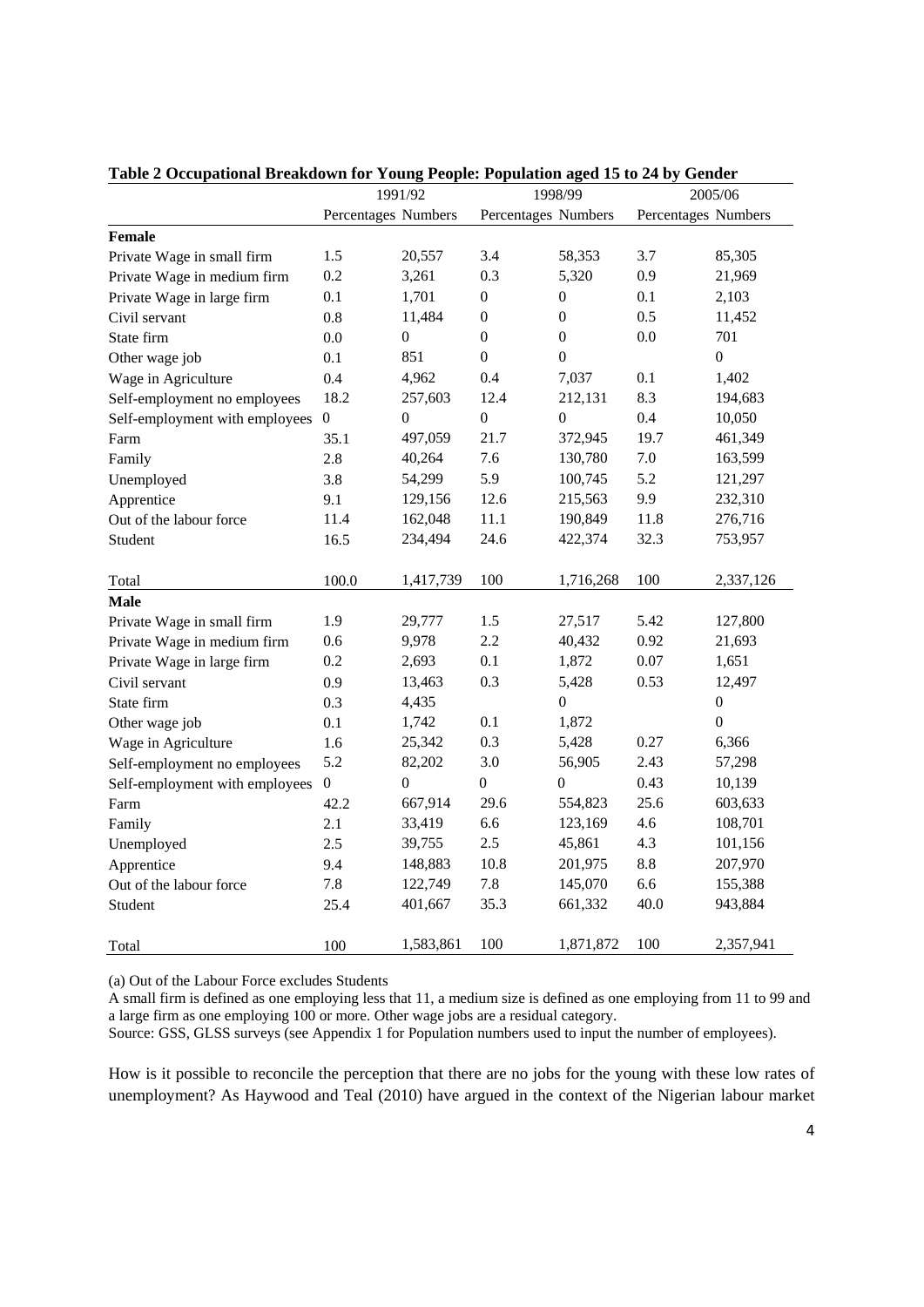conventional measures of unemployment can be low when there are no jobs available for three reasons. First the distinction between being in and out of the labour force can make little sense if many are discouraged from seeking work knowing there is none. Secondly, if there are few jobs there is an incentive to enter training and stay in school which also takes these individuals out of conventional definitions of the labour force. Thirdly, the lack of job opportunities can increase the numbers classified as working as unpaid family employees. The importance of these issues is apparent from Table 2. While in 2005/06 only 5.2 per cent of women aged 15 to 24 were classified as unemployed only 14 per cent had any paid urban job. For men the comparable number was 10 per cent. Finally when young people speak of jobs they may well mean wage jobs that pay well. As Falco et al (2011) show such jobs are located in larger enterprises. The numbers of young people working in firms with greater than10 employees is tiny about 1 per cent of the cohort. A complete absence of such wage jobs for the young is wholly compatible with low measured rates of unemployment.

In seeking to understand how the labour market in urban Ghana works for young adults it is necessary to consider the numbers in school and in training. As Table 2 shows the expansion of the numbers aged 15 to 24 in school has been dramatic - for women the proportion has doubled from 16 to 32 per cent of the age cohort over the period from 1991/92 to 2005/06, while for men the proportion has increased from 25 to 40 per cent. Apprenticeship is also an important activity for the young being for both men and women about 10 per cent of the cohort. Thus roughly half of these young adults are either in school or apprenticeships. As Heckman et al (2009) have stressed in their reinterpretation of the Mincerian earnings function the return to schooling depends on the job offers forthcoming at different levels of schooling. The large numbers remaining in school may reflect the higher wage jobs seen as available after schooling is completed or they may reflect the lack of wage opportunities in the market. A full modelling of the youth labour market, which requires an analysis of these school and training choices, is beyond the scope of this paper. Here we focus on those who choose to leave school and we use not the conventional measure of unemployment but add to it the numbers classified as outside the labour force thus reflecting the numbers not working. We believe this measure of "not working" captures much better the notion of "unemployment" that underlies the models surveyed above than the conventional measure used in Tables 1 and 2.

# **3. The Panel Data**

We use the Ghana Household Urban Panel Survey (GHUPS) data collected by the Centre for the Study of African Economies, between 2004 and 2010. The survey covers a representative sample of urban workers in 4 major urban areas (Accra, Kumasi, Takoradi and Cape Coast), initially drawn from the 2000 Census listings. In 2006 the sample was extended to include additional households from the original list. Workers between the ages of 15 and 65 are surveyed extensively, and a wealth of information is gathered on their employment, as well as on a wide array of corollary characteristics, ranging from health to householdlevel information.

The panel data enables us to look at aspects of unemployment invisible in the cross section namely how long individuals remain without work and it also enables us to ask whether the patterns we observe in the cross section are a function of the time invariant unobserved characteristics of the individuals. In other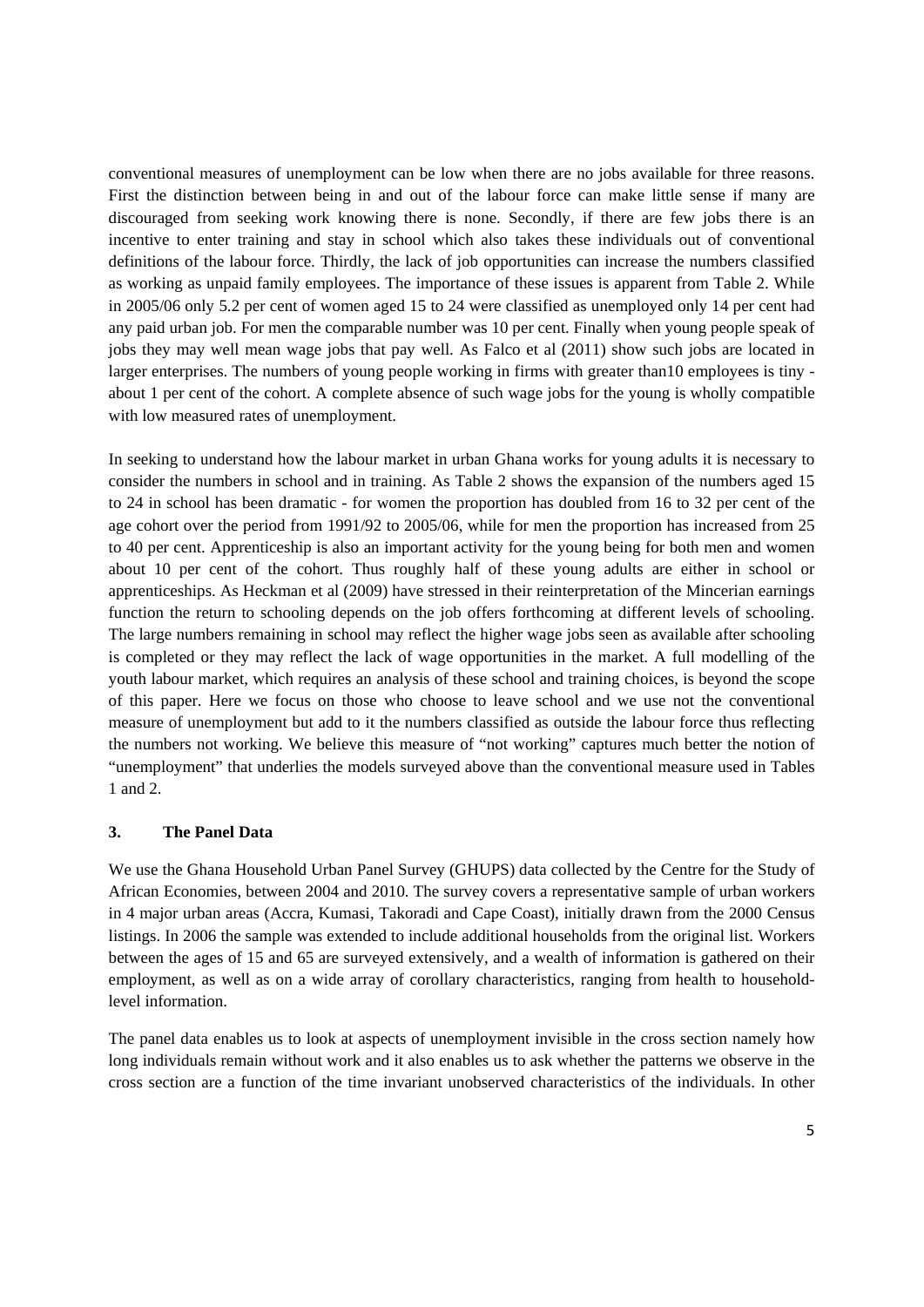words the panel is a major step forward in enabling us to understand how this labour market works and to assess which of the interpretations of "unemployment" surveyed in the introduction is most relevant.

# **Figure 1 Occupational Breakdown of the Urban Panel**

*ALL YOUNG*



*BY GENDER*





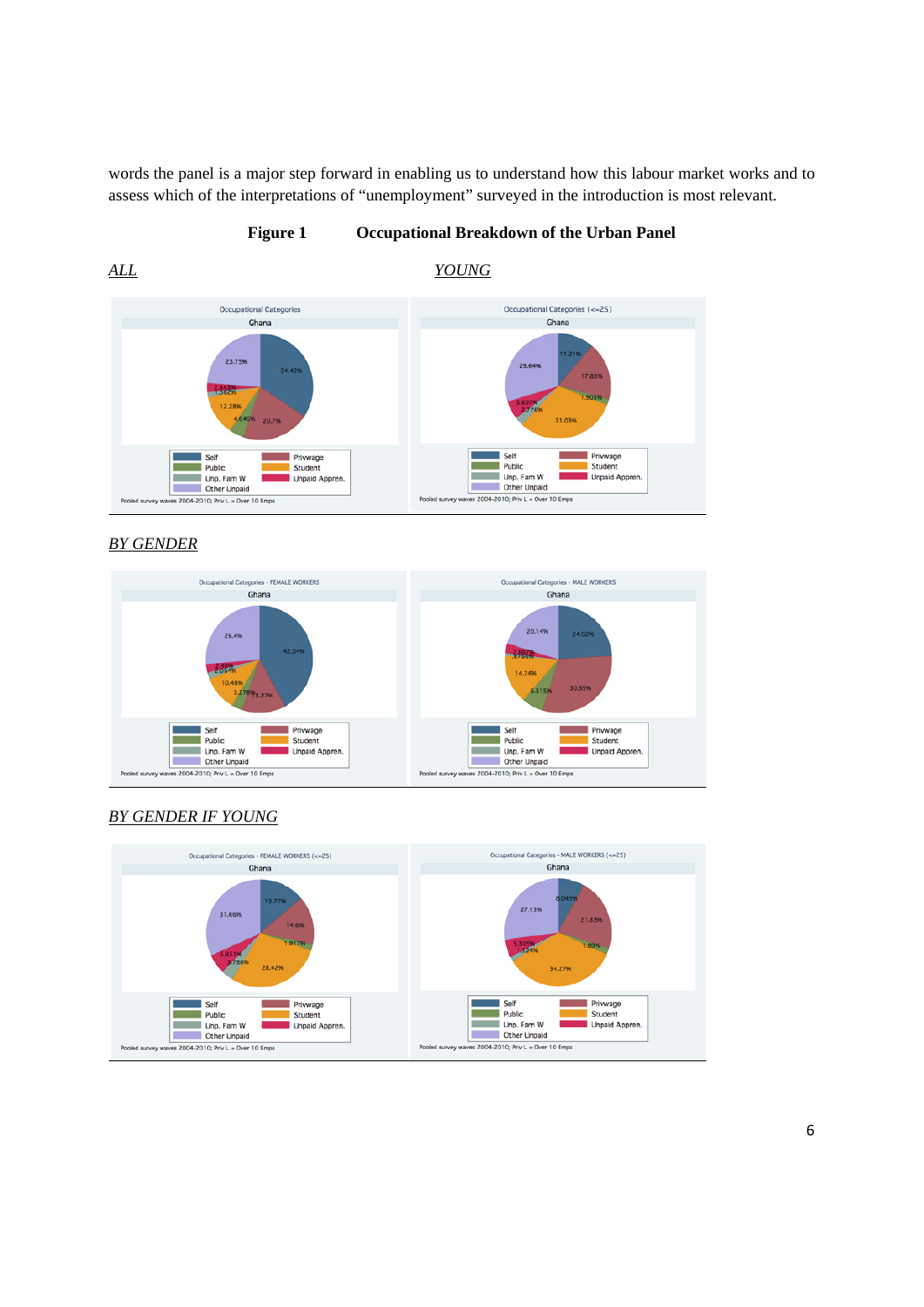In Figure 1 we present a breakdown of the occupational structure in our data. We see that the broad patterns are what we would anticipate from the GLSS surveys. The occupational breakdown in the top left of the figure is for those in the pooled data aged between 15 and 64 in the urban centres surveyed; 34 per cent are in self employment and 20 per cent in wage employment (the vast majority in small firms which is not shown in the Figure). Public employment comprises 5 per cent, the remaining 40 per cent are in some form of unpaid activity either as students (12 per cent), unpaid family workers or unpaid apprentices (4 per cent) or out of the labour force and unemployed (24 per cent). This last category is higher for the young (those between 15 and 25) at 30 per cent. Figure 1 also shows a breakdown by gender. For both men and women some 55 per cent have either a private wage job or incomes from self-employment; however for men wage employment predominates while for women it is self-employment. For both young men and young women a large proportion are either out of the labour force or classified as unemployed (and not in school or training). It is how these young people gain access to jobs that we need to understand.

# **4. Transitions into Work and the Duration of Unemployment**

In Figure 2 we show how access to work varies across the ages of individuals in the sample. We make a distinction between being unpaid (which includes those in school and those working as unpaid apprentices) and those classified as out of the labour force and unemployed (ie those without work). Figure 2 shows that considering the first of these categories, the unpaid, there is a continuous fall from more than 80 per cent for those aged 15 to below 20 per cent for those aged 35. The second curve in the Figure, which is for those without work, shows that there is a rise between those aged 15 and 20 (consistent with some leaving school and entering the labour force without work) and then a steady decline until their early 40s.

The top right part of Figure 2 shows the duration of unemployment spells measured for those who have entered the labour force. It is thus the conventional measure. The average duration of unemployment spells is 2.5 years and the median duration 1.5 years, with a large mass around very short spells, indicating high churning in the labour market.

The results in Figure 2 reflect the cross section. As we have panel data we can ask what lies behind this age effect. In Table 3 we look at transitions across being and not being employed (the unpaid include students). In Table 4 we show the transitions for those aged between 15 and 25. Both Tables 3 and 4 confirm the importance of substantial churning in the labour market. There is substantial movement into and out of being unpaid and for those in wage employment in the initial period some 30 per cent move out of wage employment into another activity and this is the same for both private and public wages.

Frequent unemployment/employment transitions indicate a high rate of churning, consistent with the duration information in the previous graphs (long – term unemployment does not seem to be as pervasive as elsewhere – Serneels (2007) documents significantly longer average spells in Ethiopia in the 1990s).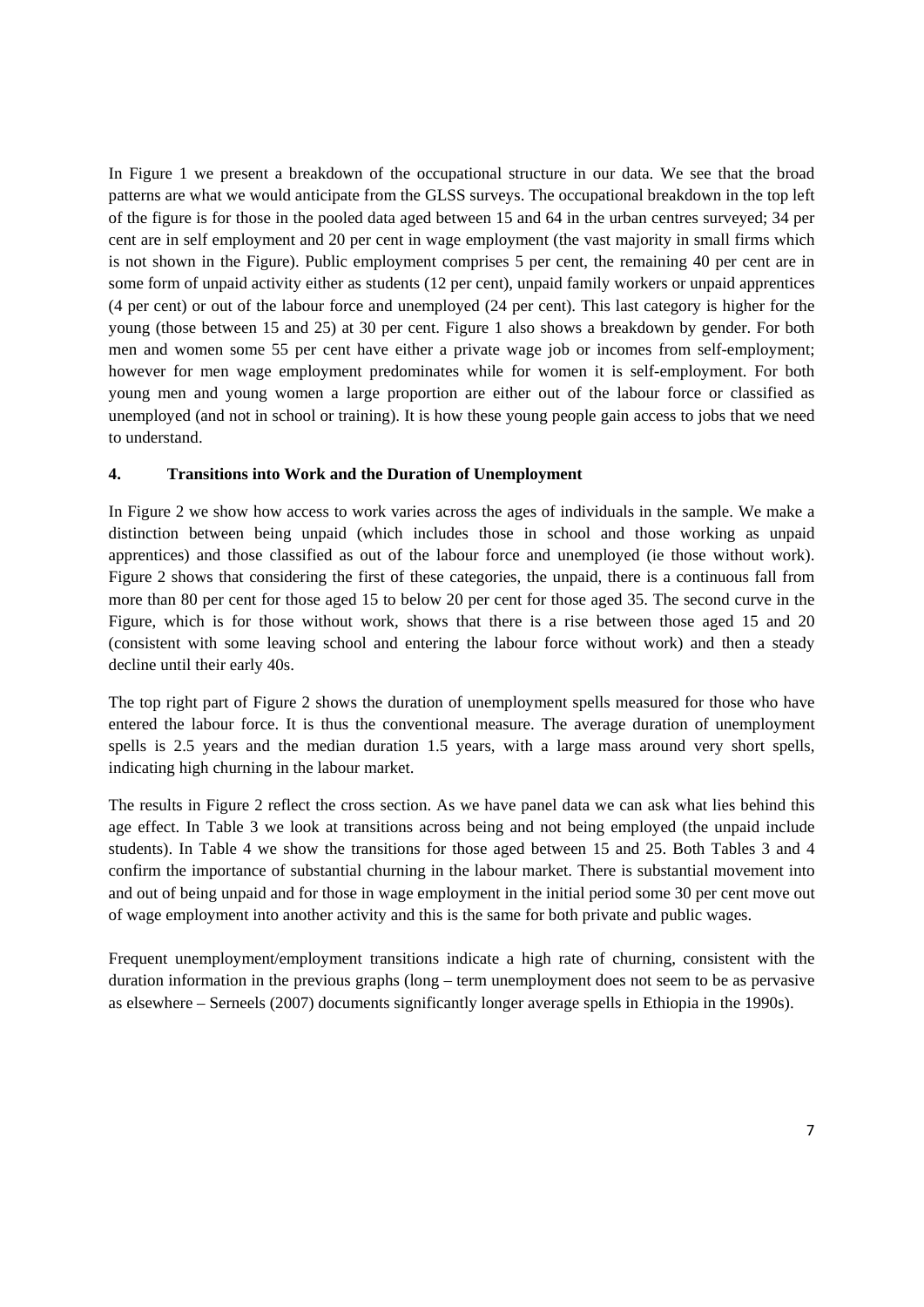

# *BY GENDER*



| <b>Table 3: 1-Year Transitions</b> |   |               |                  |                 |                |              |  |
|------------------------------------|---|---------------|------------------|-----------------|----------------|--------------|--|
| $t-1$                              | t | <b>Self</b>   | <b>Priv Wage</b> | <b>Pub Wage</b> | <b>Unpaid</b>  | <b>Total</b> |  |
| <b>Self</b>                        |   | 1,671<br>78.6 | 166<br>7.81      | 9<br>0.42       | 280<br>13.17   | 2,126<br>100 |  |
| <b>Priv Wage</b>                   |   | 162<br>14.09  | 775<br>67.39     | 44<br>3.83      | 169<br>14.7    | 1,150<br>100 |  |
| <b>Pub Wage</b>                    |   | 10<br>4.03    | 45<br>18.15      | 170<br>68.55    | 23<br>9.27     | 248<br>100   |  |
| <b>Unpaid</b>                      |   | 336<br>13.83  | 283<br>11.65     | 41<br>1.69      | 1,769<br>72.83 | 2,429<br>100 |  |
| <b>Total</b>                       |   | 2,179<br>36.6 | 1,269<br>21.32   | 264<br>4.43     | 2,241<br>37.64 | 5,953<br>100 |  |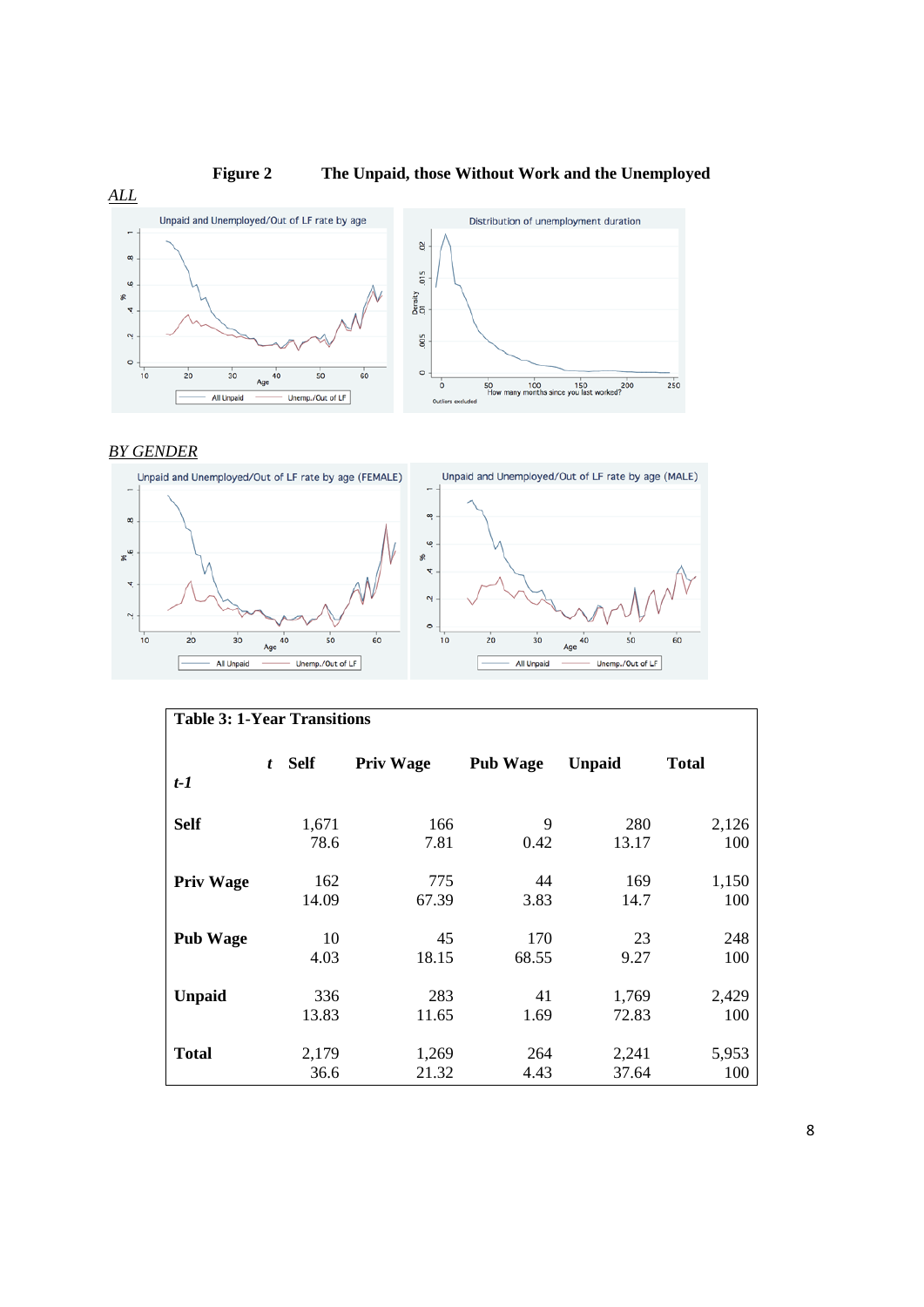| Table 4: 1-Year Transitions $\left(<=25\right)$ |   |             |                  |                 |               |              |  |
|-------------------------------------------------|---|-------------|------------------|-----------------|---------------|--------------|--|
|                                                 | t | <b>Self</b> | <b>Priv Wage</b> | <b>Pub Wage</b> | <b>Unpaid</b> | <b>Total</b> |  |
| $t-1$                                           |   |             |                  |                 |               |              |  |
| <b>Self</b>                                     |   | 129         | 32               | 0               | 52            | 213          |  |
|                                                 |   | 60.56       | 15.02            | $\theta$        | 24.41         | 100          |  |
| <b>Priv Wage</b>                                |   | 32          | 193              | 6               | 86            | 317          |  |
|                                                 |   | 10.09       | 60.88            | 1.89            | 27.13         | 100          |  |
| <b>Pub Wage</b>                                 |   | $\Omega$    | 5                | 16              | 8             | 29           |  |
|                                                 |   | $\theta$    | 17.24            | 55.17           | 27.59         | 100          |  |
| <b>Unpaid</b>                                   |   | 71          | 155              | 19              | 1,180         | 1,425        |  |
|                                                 |   | 4.98        | 10.88            | 1.33            | 82.81         | 100          |  |
| <b>Total</b>                                    |   | 232         | 385              | 41              | 1,326         | 1,984        |  |
|                                                 |   | 11.69       | 19.41            | 2.07            | 66.83         | 100          |  |

# **5. Does waiting increase your chances of a job?**

The finding in the cross section that the probability of not working falls rapidly with age is open to alternative interpretations. It is possible that there is no change with age but that the nature of the sample changes so the age effect reflects selection. It is also unclear how much of an age effect would remain if we allowed for the unobservable characteristics of the individual something we can to come extent control for with the panel. The transition matrices certainly show substantial movement but they do not themselves answer the question as to whether years spent not working do alter the probability of getting a job. To address these questions we report in Table 5 a series of tests on a linear probability model of being in and exiting not working.

Column [1] of Table 5 reports the cross section result for those now working (excluding the unpaid). It shows, as we know from Figure 2, that the probability of entering employment (ie exiting not working) rises rapidly with age but at a decreasing rate. It also shows that this exit probability is not a function of education (we have tested for the significance of a non-linear term in education and it is also not significant). Column [2] reports the fixed effects estimate. While the linear term in the cross section cannot be identified in the panel as it is co-linear with time it is possible to identify the quadratic term and the panel regression confirms that there is an increased probability of exiting not working with age. This result is an important piece of information as to the role of age in the process of job search. While the sample may change with age it is true within this panel that we are more likely to see an individual who is older entering employment.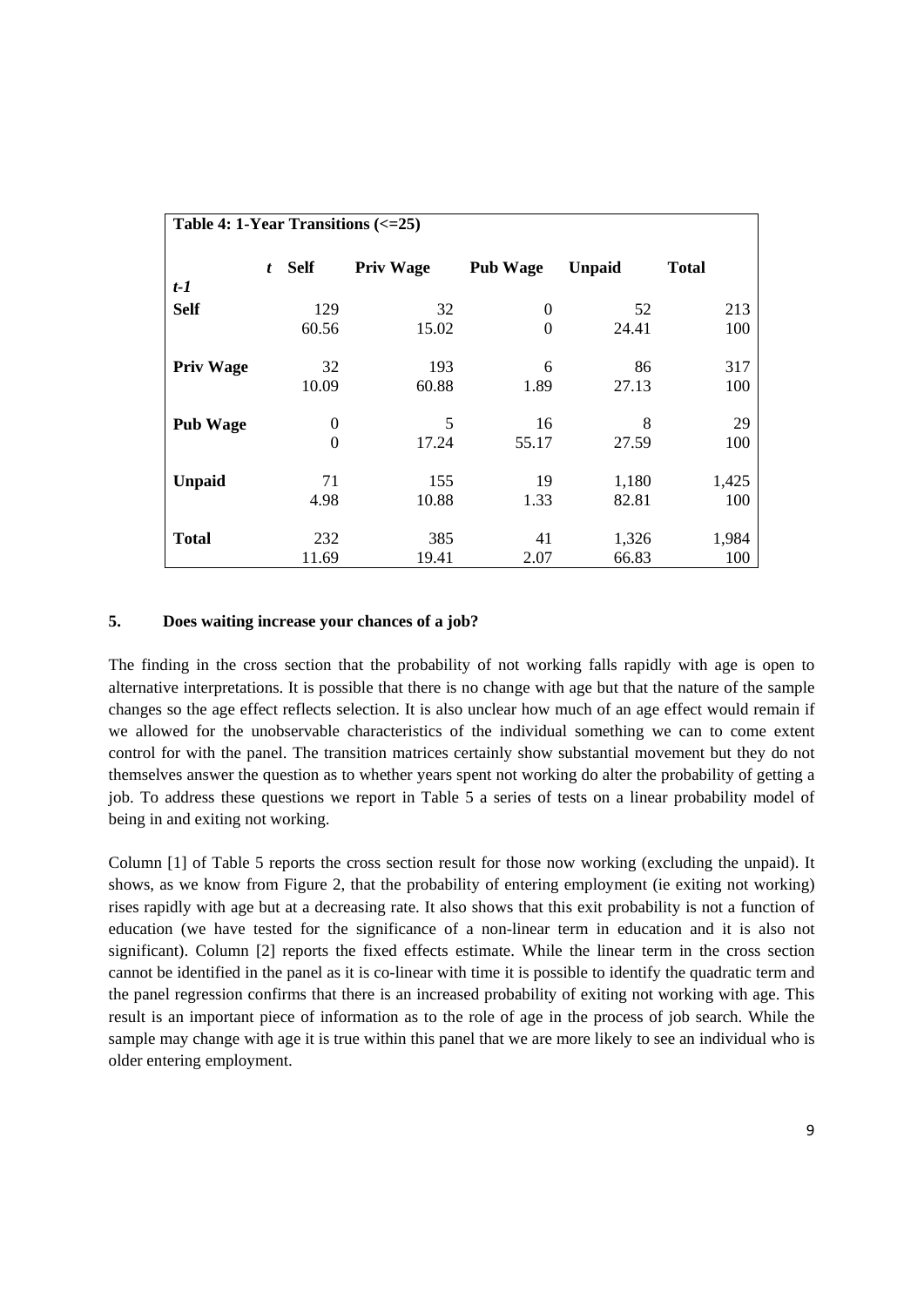|                             | $\mathbf{C}\mathbf{S}$ | Panel                   | CSpanelsam             | YsUn                   | YsUnInt                |
|-----------------------------|------------------------|-------------------------|------------------------|------------------------|------------------------|
|                             | (1)                    | (2)                     | (3)                    | (4)                    | (5)                    |
| <b>Years Unemp</b>          |                        |                         |                        | $-.069$<br>(.080)      | $-153$<br>(.280)       |
| YearsUnem*Educ              |                        |                         |                        |                        | .025<br>(.018)         |
| YearsUnem*Age               |                        |                         |                        |                        | $-.003$<br>(.006)      |
| Dummy for Male              | $-.231$<br>$(.038)***$ | .126<br>(.088)          | $-.073$<br>(.048)      | .105<br>(.104)         | .109<br>(.103)         |
| Years of Age                | $-.090$<br>$(.008)***$ | .129<br>$(.021)***$     | $-.081$<br>$(.011)***$ | .067<br>$(.026)***$    | .069<br>$(.026)***$    |
| (age <sup>2</sup> )/100     | .114<br>$(.011)***$    | $-.168$<br>$(.028)$ *** | .103<br>$(.015)***$    | $-.077$<br>$(.034)$ ** | $-.074$<br>$(.034)$ ** |
| <b>Years in Formal Educ</b> | .006<br>(.005)         | $-.009$<br>(.012)       | .003<br>(.006)         | $-.002$<br>(.014)      | $-.039$<br>(.028)      |
| <b>YearDummies</b>          | Yes                    | Yes                     | Yes                    | Yes                    | Yes                    |
| <b>LocatDummies</b>         | Yes                    | Yes                     | Yes                    | Yes                    | Yes                    |
| Obs.                        | 9982                   | 1219                    | 3608                   | 828                    | 828                    |

Table 5: Probability of being in and exiting 'Unemployment/Out of LF'

Standard errors cluster at the worker level; significance levels: \*.10, \*\*.05, \*\*\*.01; High Educ > 9 Years; A quadratic term for years of education was included and found insignificant. Years Unemp defined as the number of consecutive panel years prior to the current period spent unemp/out of l.f.; Current Students, unpaid apprentices and unpaid household workers get Years Unemp = 0 since they are currently unpaid but not currently unemployed.

Column [3] of Table 5 confines the cross section sample to that used for the panel regression of Column [2]. In Column [4] we take the next step in our investigation of the role of unemployment (incorporating those defined as out of the labour force). The next question we wish to address is the role of being out of work on the probability of entering employment. The view that such unemployment is a queue suggests there should be a positive relationship between the length spent out of employment and the probability of entering employment while the interpretation of unemployment as a scarring process suggests a negative effect. As Table 5 Column [4] shows we do find a negative effect but it is not significant and neither are the interaction terms with age and education, Column [5]. The evidence from Table 5 seems fairly clear that the answer we posed for this section – does waiting increase your chances of a job – is no.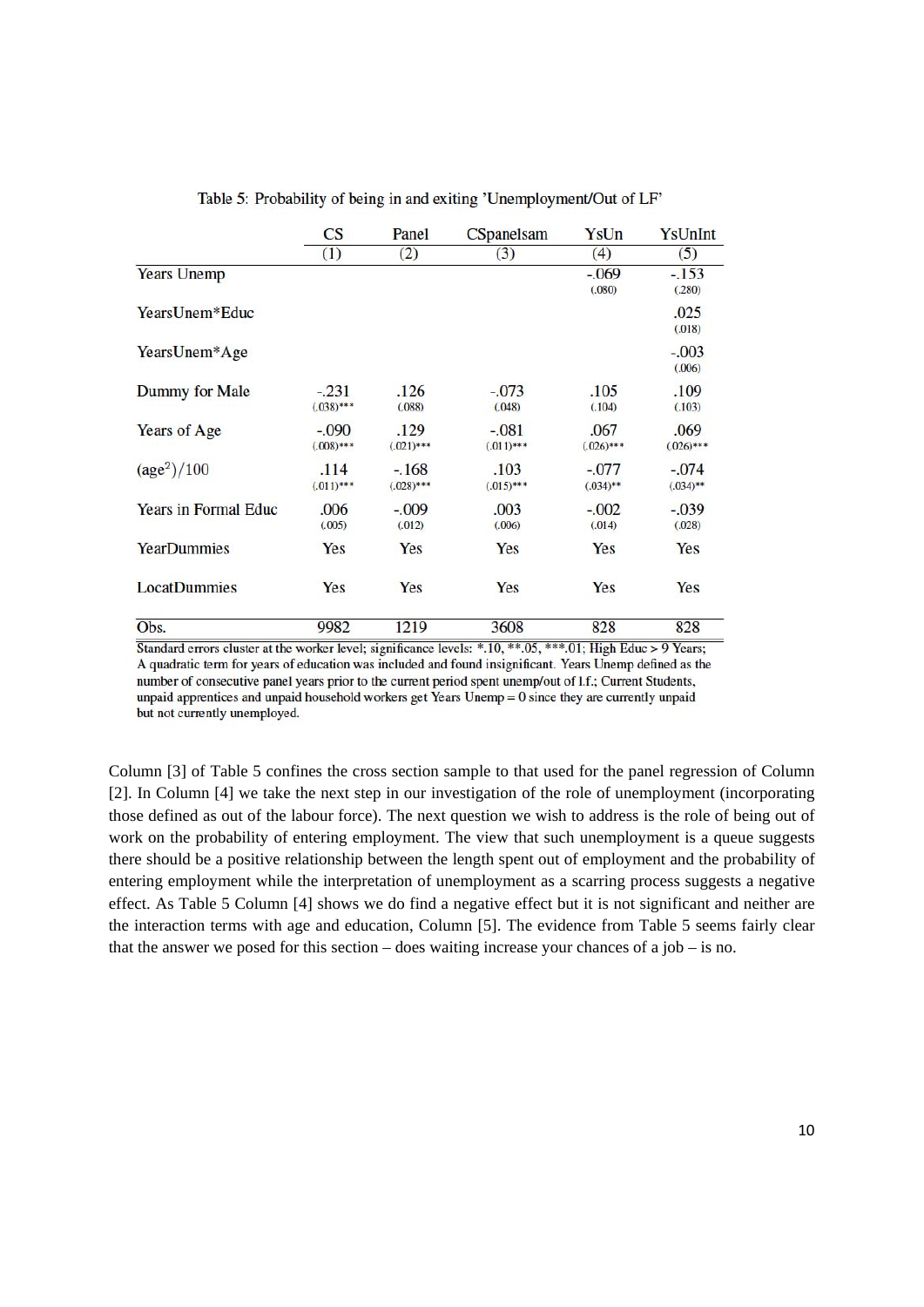### **6. Does waiting pay off?**

The next question we wish to pose is whether waiting pays off in the sense of increasing your earnings. Clearly this question could be posed of the data in different ways but here we confine attention to an earnings function in which previous unemployment is allowed to affect earnings. Our results show no indication that waiting may be conducive to higher earnings (Table 6).

- ‐ When we pool all jobs (column (1)), the effect of prior unemployment on current earnings is negative, and this effect is greater for older workers (Column (2)).
- ‐ When we focus on the first observed job in the panel (hence allowing a worker only to enter the regression once), we find a similarly negative effect (Column (4)) which is also larger the older the worker (Column (5)).

|                             | All                    | AllYsUn                | AllInt                 | FirstJob               | FirstJobInt            |
|-----------------------------|------------------------|------------------------|------------------------|------------------------|------------------------|
|                             | (1)                    | (2)                    | (3)                    | (4)                    | (5)                    |
| <b>Years Unemp</b>          |                        | $-.068$<br>$(.022)***$ | .074<br>(.095)         | $-.048$<br>$(.025)^*$  | .137<br>(.105)         |
| Educ*YearsUnemp             |                        |                        | $-.001$<br>(.006)      |                        | $-.004$<br>(.007)      |
| Age*YearsUnemp              |                        |                        | $-.004$<br>$(.002)^*$  |                        | $-.005$<br>$(.002)$ ** |
| Dummy for Male              | .439<br>$(.035)***$    | .437<br>$(.035)***$    | .435<br>$(.035)***$    | .379<br>$(.042)***$    | .375<br>$(.042)***$    |
| Years of Age                | .085<br>$(010)***$     | .083<br>$(.010)***$    | .084<br>$(.010)***$    | .069<br>$(.012)***$    | .071<br>$(012)***$     |
| (age <sup>2</sup> )/100     | $-.089$<br>$(.013)***$ | $-.086$<br>$(.013)***$ | $-.086$<br>$(.013)***$ | $-.068$<br>$(.016)***$ | $-.069$<br>$(.016)***$ |
| <b>Years in Formal Educ</b> | $-.017$<br>$(.009)$ *  | $-.016$<br>$(.009)$ *  | $-0.016$<br>$(.009)^*$ | $-.038$<br>$(.013)***$ | $-.038$<br>$(.013)***$ |
| (educ <sup>2</sup> )/100    | .463<br>$(.063)^{***}$ | .462<br>$(.063)***$    | .463<br>$(.062)***$    | .652<br>$(.087)***$    | .656<br>$(.087)$ ***   |
| <b>YearDummies</b>          | Yes                    | Yes                    | Yes                    | Yes                    | Yes                    |
| LocatDummies                | Yes                    | Yes                    | Yes                    | Yes                    | Yes                    |
| Const.                      | .970<br>$(.189)***$    | 1.018<br>$(.190)$ ***  | .985<br>$(.192)***$    | 1.294<br>$(.217)***$   | 1.224<br>$(.220)***$   |
| Obs.                        | 5436                   | 5436                   | 5436                   | 2069                   | 2069                   |
| $\mathbb{R}^2$              | .193                   | .194                   | .195                   | .217                   | .218                   |

### Table 6: Earnings function with prior unemployment

Standard errors cluster at the worker level; significance levels: \*.10, \*\*.05, \*\*\*.01; All = Entire Sample, FirstJob = Only earliest instance of employment in the panel; Workers who are employed in their earliest appearance in the sample get YearsUnem = 0; High Educ  $> 9$  Years;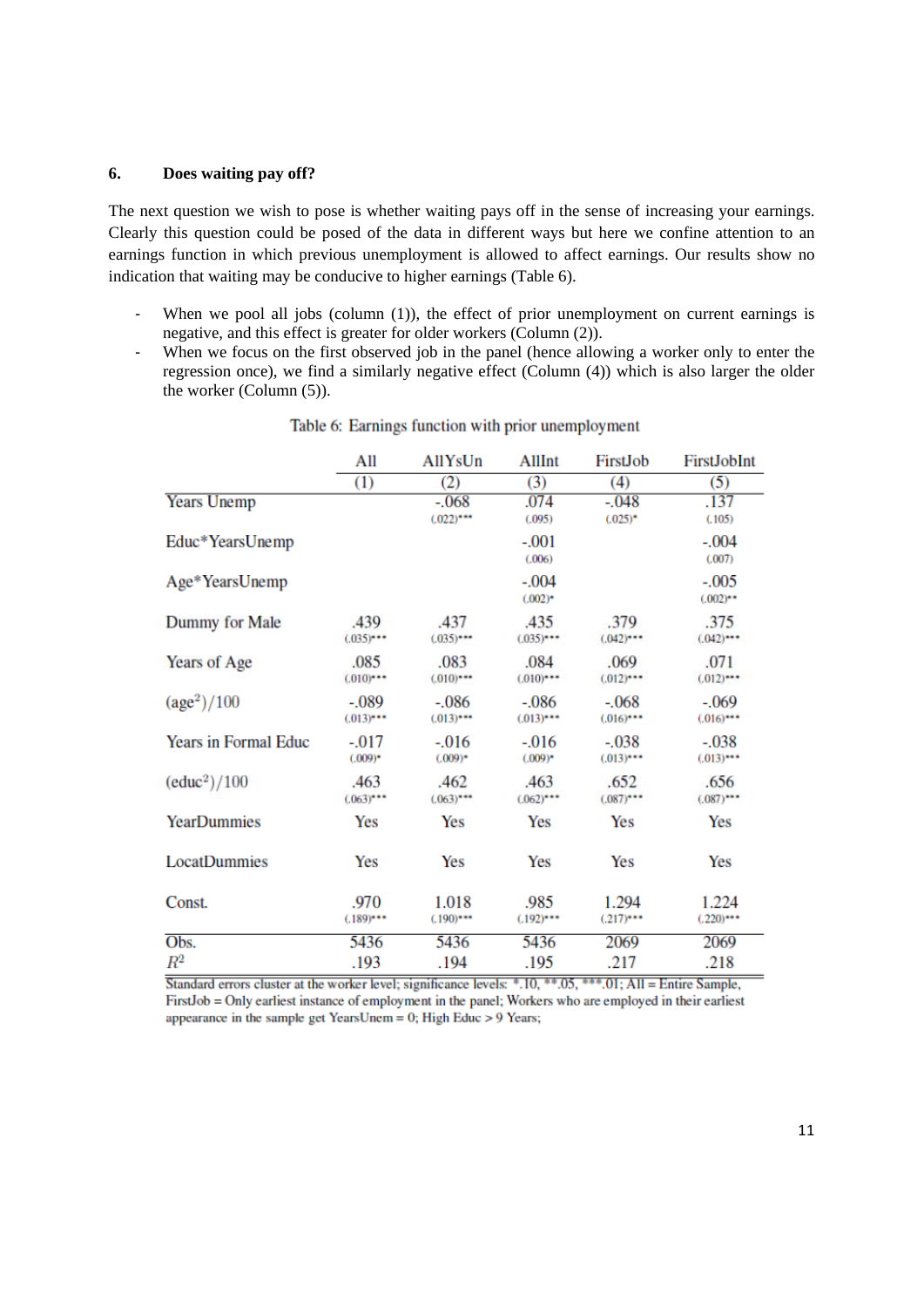Next, we carry out the same analysis, but we now focus on the number of years between leaving formal education and one's first employment (Table 7). This should provide a more precise indicator of 'queuing time'. Since queuing is most commonly understood as a phenomenon that takes place between schooling and one's first employment, we would ideally like to focus on the sub-sample of workers who are currently in their first employment. Unfortunately, at this stage the data does not allow us to identify such a sub-sample. However, when we confine the analysis to the young, we should obtain a close approximation.

The results confirm that longer unemployment spells lead to lower earnings.

|                       | All<br>$\overline{(\mathbf{1})}$ | AllYsUn                    |                         | FirstJob                | FirstJobInt             |
|-----------------------|----------------------------------|----------------------------|-------------------------|-------------------------|-------------------------|
|                       |                                  | (2)                        | (3)                     | (4)                     | (5)                     |
| Years b/n Sch and Emp |                                  | $-0.009$<br>$(.004)^{***}$ | $-.007$<br>(.018)       | $-.009$<br>$(.005)^*$   | .014<br>(.023)          |
| Age*Years b/n         |                                  |                            | .0001<br>(.0004)        |                         | $-.0004$<br>(.0005)     |
| Educ*Years b/n        |                                  |                            | $-001$<br>(.0008)       |                         | $-.0007$<br>L001        |
| Dummy for Male        | 439<br>$(035)^{n+m}$             | 495<br>$(044)^{n+m}$       | .496<br>$(044)^{***}$   | 455<br>$(059)^{***}$    | .455<br>$(059)^{***}$   |
| Years of Age          | .085<br>$0.0101$ ***             | .083<br>$0.012$ y **       | .084<br>$(013)***$      | .058<br>$(016)***$      | .055<br>$(.017)^{***}$  |
| $(age^2)/100$         | $-089$<br>$0.0131***$            | $-083$<br>$(016)^{n+m}$    | $-086$<br>$(017)^{***}$ | $-.052$<br>$(021)^{**}$ | $-.045$<br>$(123)^{**}$ |
| Years in Formal Educ  | $-.017$<br>$LDO9$ )*             | $-.008$<br>(.011)          | .004<br>(014)           | $-.020$<br>L018         | $-012$<br>(023)         |
| $(educ^2)/100$        | .463<br>$(0.063)^{0.06}$         | .393<br>$0.081$ y **       | 356<br>$(.083)^{***}$   | 575<br>$(.123)^{***}$   | .558<br>$(.131)^{***}$  |
| <b>YearDummies</b>    | Yes                              | Yes                        | Yes                     | Yes                     | Yes                     |
| <b>LocatDummies</b>   | Yes                              | Yes                        | Yes                     | Yes                     | Yes                     |
| Const.                | .970<br>$(.189)^{***}$           | .925<br>$(.238)^{n-m}$     | .850<br>$(.243)***$     | 1.341<br>$(.305)^{***}$ | 1.293<br>$(.315)^{***}$ |
| Obs.                  | 5436                             | 3868                       | 3868                    | 1200                    | 1200                    |
| $\mathbb{R}^2$        | .193                             | .195                       | .195                    | .242                    | .243                    |

Table 7: Earnings function with time between school and first emp

Standard errors cluster at the worker level; significance levels: \*.10, \*\*.05, \*\*\*.01; All = Entire Sample, FirstJob = Only earliest instance of employment in the panel; Workers who are employed in their earliest appearance in the sample get YearsUnem = 0; High Educ > 9 Years;

### **7. Conclusion**

Our overall conclusion from the data seems clear, we can find no evidence for a queuing process that leads to better employment prospects. We do find evidence of a steeply sloping age earnings profile consistent with very low earnings for the young. The transition matrices show high rates of turnover in the labour market consistent with workers seeking out and trying different earnings opportunities.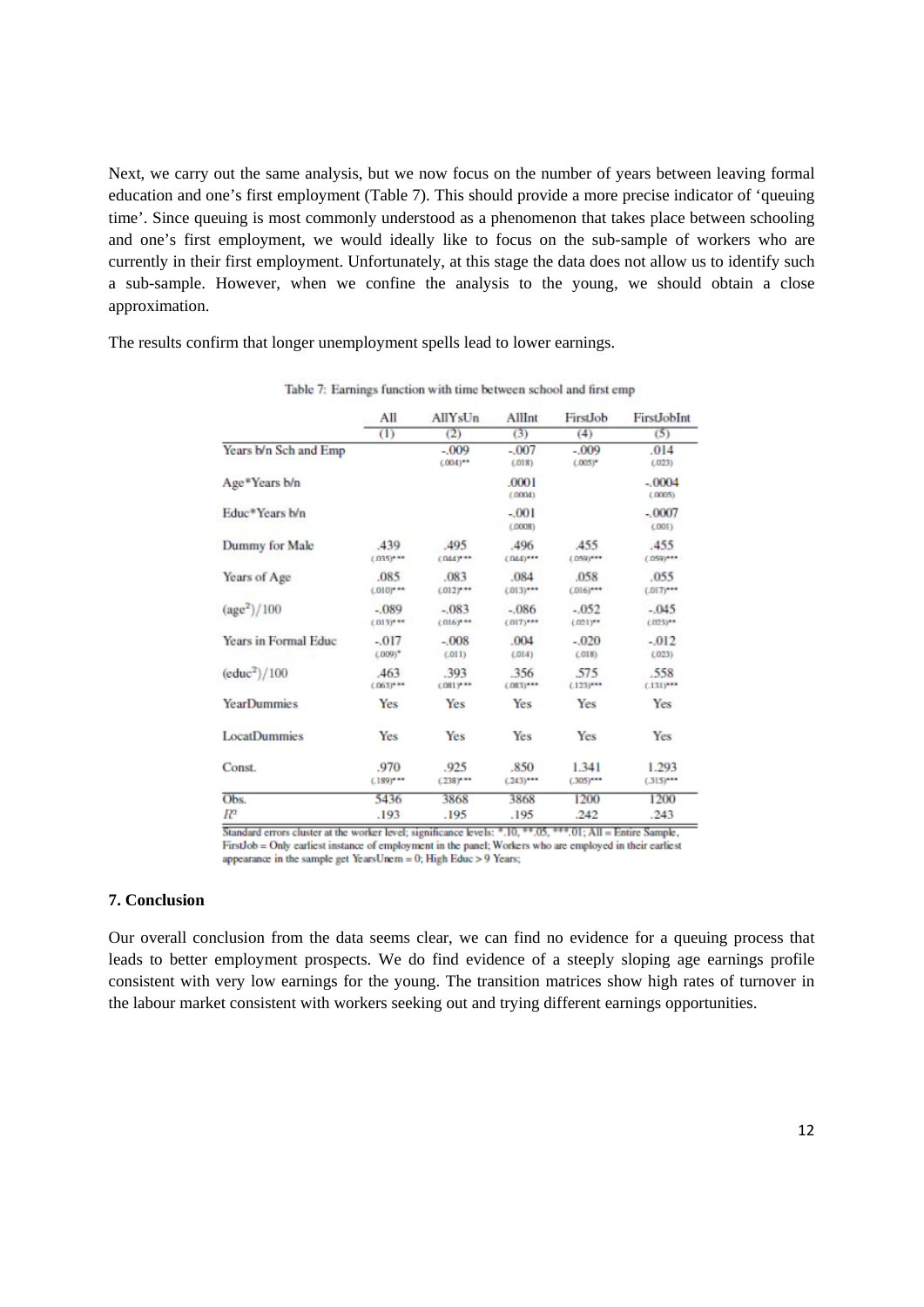#### **References**

- Arulampalam, W. (2001), "Is Unemployment Really Scarring? Effects of Unemployment Experiences on Wages", *The Economic Journal*, 111: 585–606.
- Becker, G. S. (1964), *Human capital: A theoretical and empirical analysis, with special reference to education*, First edition. Columbia University Press, New York.
- Badaoui, E.E. , E. Strobl, F. Walsh (2010) "The formal sector wage premium and firm size", *Journal of Development Economics,* 91 (2010) 37–47
- Boheim, R. and Taylor, M. P. (2000). "The search for success: do the unemployed find stable employment?", Programme on Labour Market Dynamics in a Changing Environment, Discussion paper no. 00/52, University of Essex.
- Dickens, W. T. and K. Lang, "An Analysis of the Nature of Unemployment in Sri Lanka," *Journal of Development Studies* **31** (1996):620–36.
- Fajnzylber, P., Maloney, W., & Rojas, G. (2006). Microenterprise dynamics in developing countries: How similar are they to those in the industrialized world? Evidence from Mexico. *World Bank Economic Review*, 20, 389-419.
- Falco, P. , Kerr, A., Rankin, N., Sandefur, J. and Teal, F. (2011) The returns to formality and informality in urban Africa*. Labour Economics*, 18 (SUPPL. 1). S23-S31.
- Fields, G. (1975) "Rural-urban migration, urban unemployment and underemployment and job search activity in LDCs" *Journal of Development Economics*, 2, 165-188.
- Fox, L. and M. Gaal (2008), "Working out of Poverty: Job creation and the quality of growth in Africa", The World Bank, Washington.
- Glewwe, P., "Unemployment in Developing Countries: Economists' Models in Light of Evidence from Sri Lanka," *International Economic Journal* **1** (1989): 1–17.
- GSS (Ghana Statistical Service) (2000) *Poverty Trends in Ghana in the 1990s*, Accra, Ghana.
- GSS (Ghana Statistical Service) (2007) *Pattern and Trends of Poverty in Ghana: 1991-2006*, Accra, Ghana.
- Günther, I. and A. Launov (forthcoming) "Informal employment in developing countries: Opportunity or last resort?", *Journal of Development Economics* .
- Harris, J. and M. Todaro (1970) "Migration, unemployment and development: A two sector analysis", *American Economic Review*, 60 (1).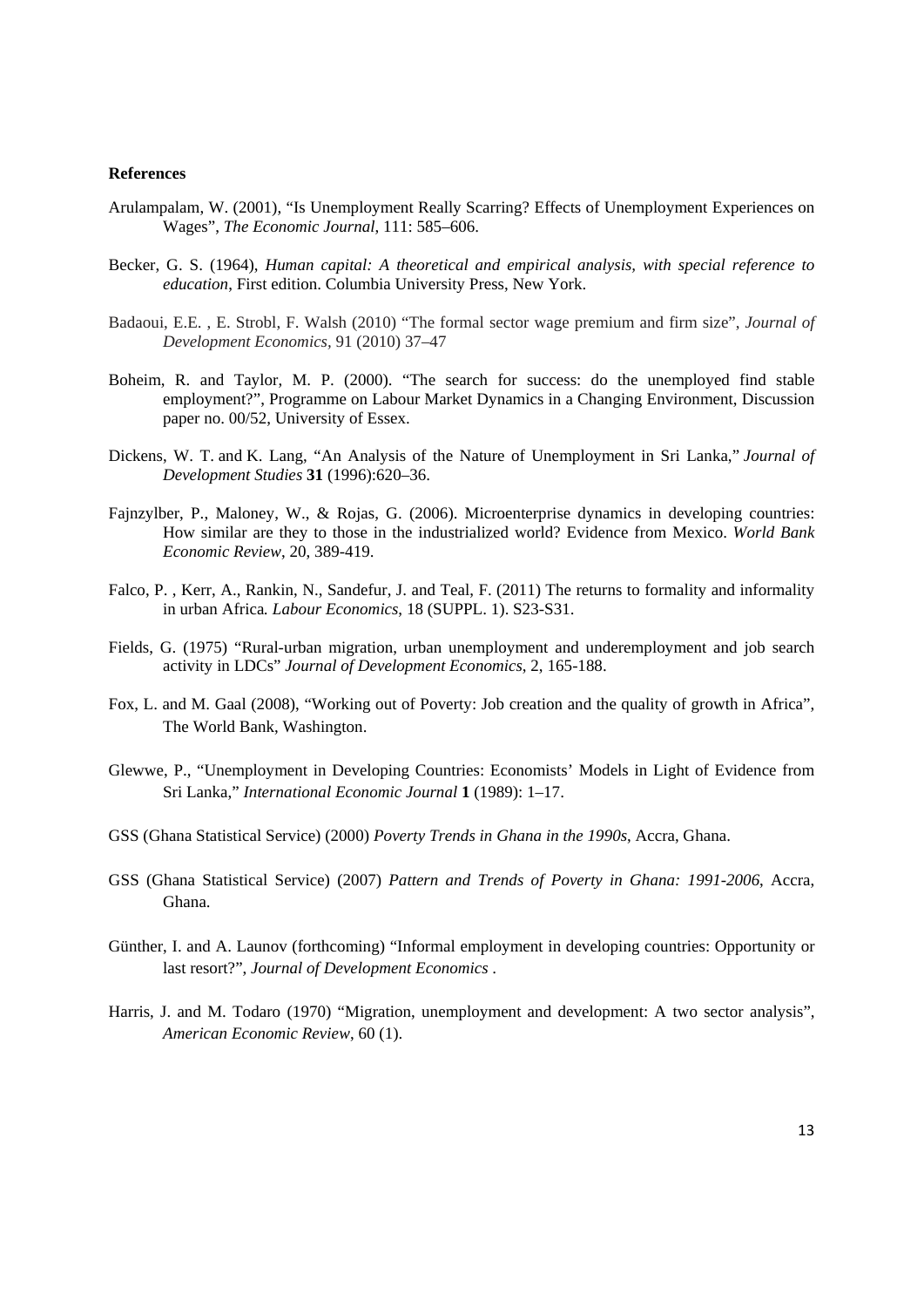- Haywood, L. and Teal, F. (2010) "Employment, Unemployment, Joblessness and Incomes in Nigeria, 1999-2006" Chapter 2 in V. Treichel (editor) *Putting Nigeria to Work: A Strategy for Employment and Growth,* The World Bank*.*
- Heckman, J.J., L.J. Lochner and P.E. Todd, (2009) "Earnings functions, rates of return, and treatment effects: the Mincer Equation and Beyond", Chapter 7 in *Handbook of the Economics of Education*, vol. 1, 2009.
- ILO (1972) Employment, Income and Equity: A Strategy for Increasing Productive Employment in Kenya, 1972
- Jamal, V. and J. Weeks (1993) *Africa Misunderstood, or, Whatever happened to the rural-urban gap?* Macmillan Press, London.
- Jolliffe, D. (1998): "Skills, Schooling, and Household Income in Ghana," *World Bank Economic Review*, 12(1), 81–104.
- Kingdon, G., J. Sandefur, and F. Teal (2006): "Labour market flexibility, Wages and Incomes in Sub-Saharan Africa in the 1990s," *African Development Review*, Vol. 18, No. 3, December 2006.
- Lewis, W.A (1954) "Economic development with unlimited supplies of labour", *The Manchester School*, 22, 141-45.
- Lucas, R. E., (2004) "Life earnings and rural-urban Migration", *Journal of Political Economy,* 2004, vol. 112, no. 1, pt. 2
- Mortensen, D.T. (2005) *Wage Dispersion: Why are similar workers paid differently?*, The MIT Press, Cambridge, Massachusetts.
- Narendranathan, W. and Elias, P. (1993). "Influences of past history on the incidence of youth unemployment: empirical findings for the UK", *Oxford Bulletin of Economics and Statistics*, vol. 55(2), pp. 161-86.
- Oi, W.Y. and Idson, T.L. (1999) "Firm size and wages". Chapter 33 in Handbook *of Labor Economics*, vol. 3, Sections 3-5.
- Owens, T and F. Teal (2005) "Policies towards poverty: Ghana and Tanzania in the 1990s" at: http://www.gprg.org/themes/t1-pov-house-well/pol-pov-ghan-tanz/pol-pov-ghan-tanz-indepth-05.htm.
- Rama, M., "The Sri Lanka Unemployment Problem Revisited," *Washington DC, The World Bank, Development Research Group*: 45(1999).
- Sandefur, J., P. Serneels and F. Teal (2006) "African poverty through the lens of labor economics: Earnings & mobility in three countries" Chapter 5 in P. Paci and P. Serneels (eds.) *Employment and shared Growth: rethinking the role of labor mobility for development*, The World bank, Washington, DC. at

http://www.gprg.org/pubs/workingpapers/pdfs/gprg-wps-060.pdf.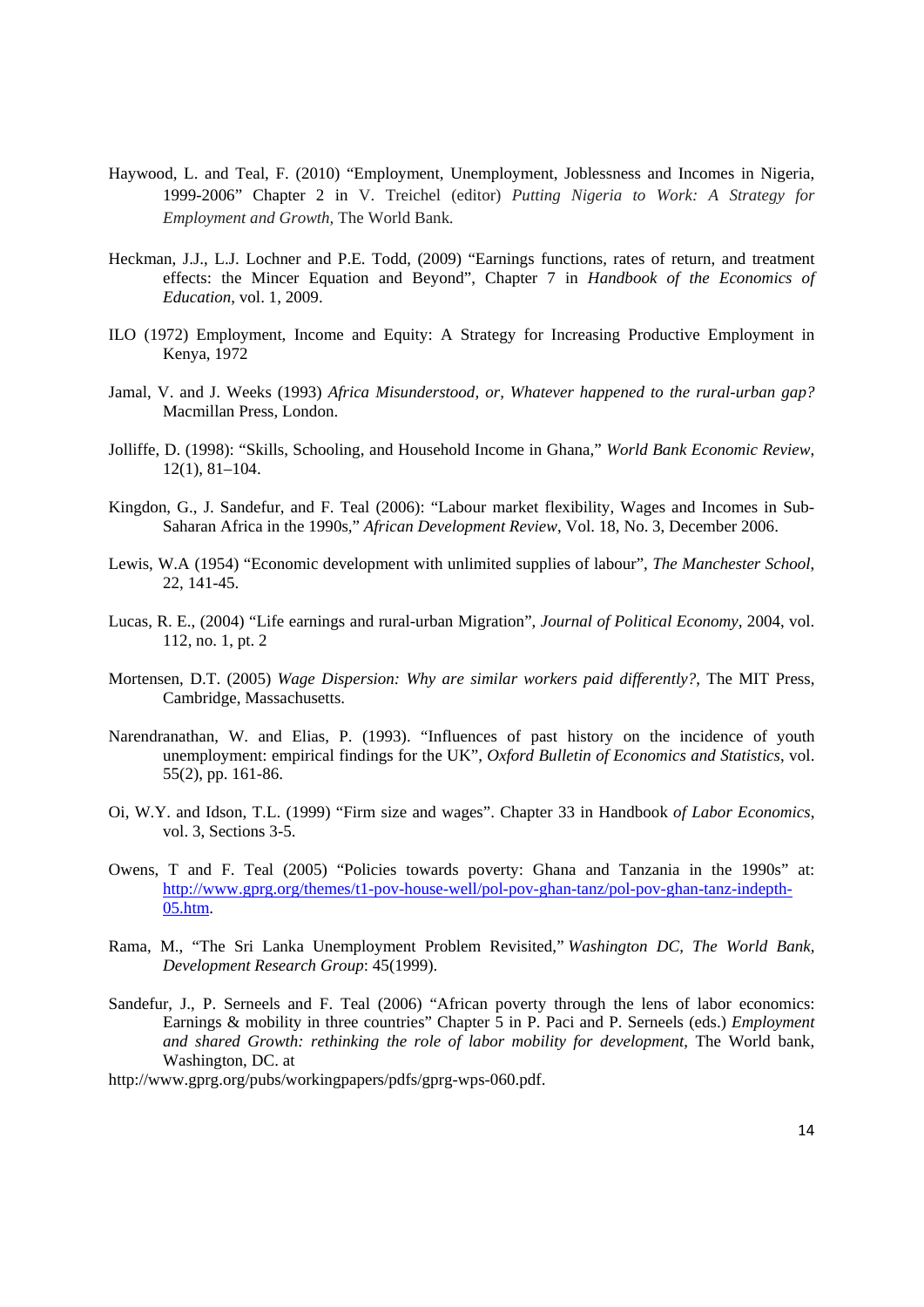- Schneider, F. (2005) "Size and Measurement of the Informal Economy in 110 Countries around the World" Working Paper 2005-13, Center for Research in Economics, Management and the Arts, Johannes Kepler University of Linz.
- Sen, A.K. (1966) "Peasants and dualism with or without surplus labour", *Journal of Political Economy*, 74.
- Sen, A.K. (1975) *Employment, Technology and Development*, Oxford University Press.
- Serneels P. (2007) "The nature of unemployment among young men in urban Ethiopia", *Review of Development Economics*, 11 (1), 170-183.
- Söderbom, M. and F. Teal (2004) "Size and efficiency in African manufacturing firms: Evidence from firm-level panel data", *Journal of Development Economics*, 73, pp. 369-394.
- Söderbom, M., Teal, F. and A. Wambugu (2005) "Unobserved heterogeneity and the relation between earnings and firm size: Evidence from two developing countries" *Economic Letters*, 87, 153-159.
- Söderbom, M., Teal, F., Wambugu, A. and G. Kahyarara (2006*)* "The dynamics of returns to education in Kenyan and Tanzanian manufacturing", *Oxford Bulletin of Economics and Statistics,* June, Vol. 68, No. 1, pp.261-396.
- Tenjo, Jaime, "Opportunities, Aspirations, and Urban Unemployment of Youth: The Case of Colombia," *Economic Development and Cultural Change* 38 (4) (1990): 733–61.
- Wooldridge, J.M. (2002) *Econometric Analysis of Cross Section and Panel Data*, The MIT Press, Cambridge, Massachusetts.